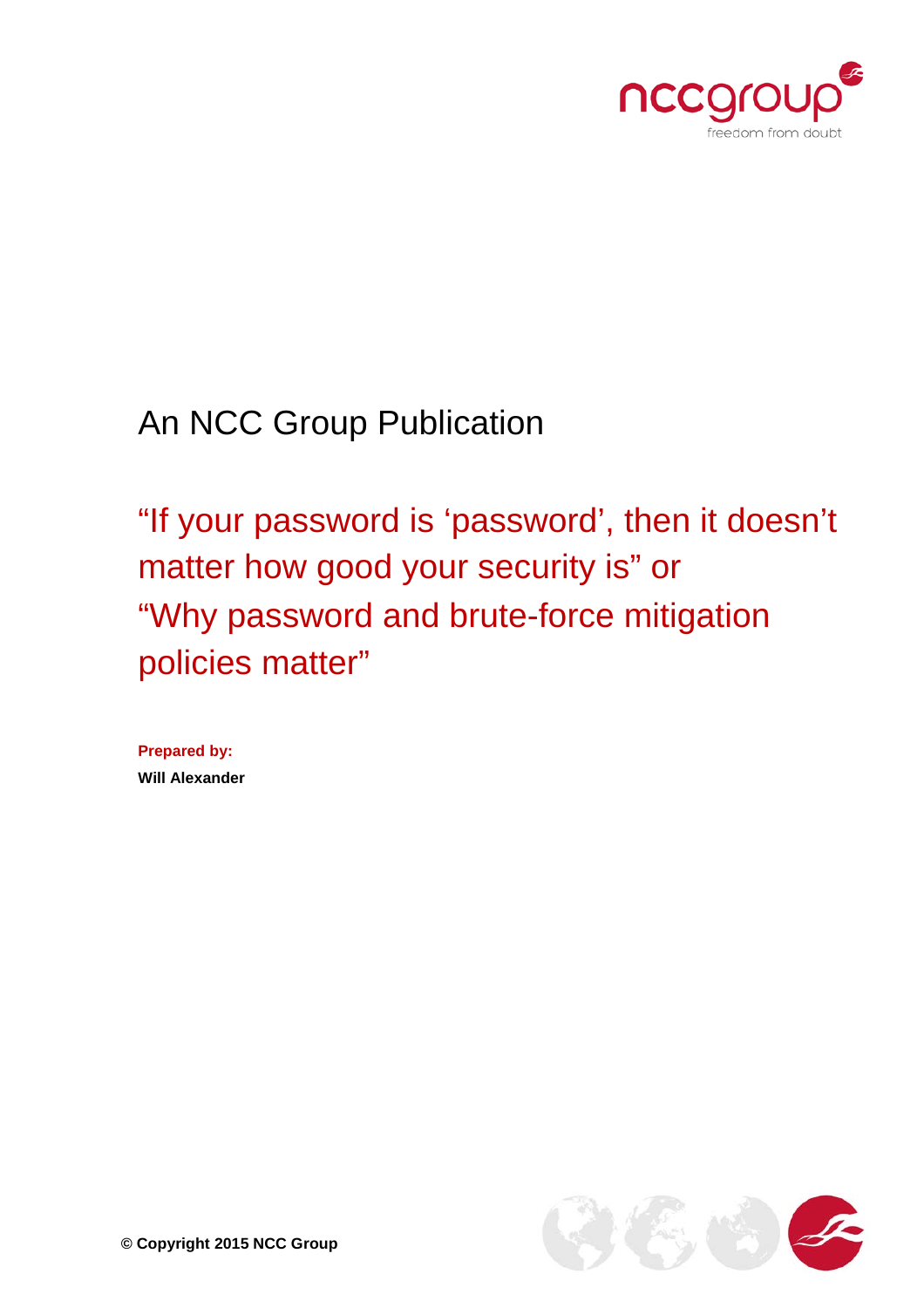

# **Contents**

| 2.1 |                                                                                        |                                                                                                                                                                                                                                                          |
|-----|----------------------------------------------------------------------------------------|----------------------------------------------------------------------------------------------------------------------------------------------------------------------------------------------------------------------------------------------------------|
|     | 2.1.1                                                                                  |                                                                                                                                                                                                                                                          |
| 2.2 |                                                                                        |                                                                                                                                                                                                                                                          |
| 2.3 |                                                                                        |                                                                                                                                                                                                                                                          |
| 2.4 |                                                                                        |                                                                                                                                                                                                                                                          |
| 2.5 |                                                                                        |                                                                                                                                                                                                                                                          |
|     | 2.5.1                                                                                  |                                                                                                                                                                                                                                                          |
| 2.6 |                                                                                        |                                                                                                                                                                                                                                                          |
|     | A password history should be maintained, if a maximum password age is used  8<br>2.6.1 |                                                                                                                                                                                                                                                          |
|     | 2.6.2                                                                                  |                                                                                                                                                                                                                                                          |
|     |                                                                                        |                                                                                                                                                                                                                                                          |
| 2.7 |                                                                                        |                                                                                                                                                                                                                                                          |
|     |                                                                                        |                                                                                                                                                                                                                                                          |
| 2.8 |                                                                                        |                                                                                                                                                                                                                                                          |
|     |                                                                                        |                                                                                                                                                                                                                                                          |
|     |                                                                                        |                                                                                                                                                                                                                                                          |
|     |                                                                                        |                                                                                                                                                                                                                                                          |
|     | 3.1.1                                                                                  |                                                                                                                                                                                                                                                          |
|     | 3.1.2                                                                                  |                                                                                                                                                                                                                                                          |
|     | 3.1.3                                                                                  |                                                                                                                                                                                                                                                          |
| 3.2 | Mitigations must be in place to prevent attackers gaining access to user accounts 12   |                                                                                                                                                                                                                                                          |
|     |                                                                                        |                                                                                                                                                                                                                                                          |
|     |                                                                                        |                                                                                                                                                                                                                                                          |
|     |                                                                                        | The mechanism for changing passwords must require the current password 8<br>Repeated password changes should not be permitted within a short period of time,<br>3.1 Accounts should be made inactive after a number of consecutive failed authentication |

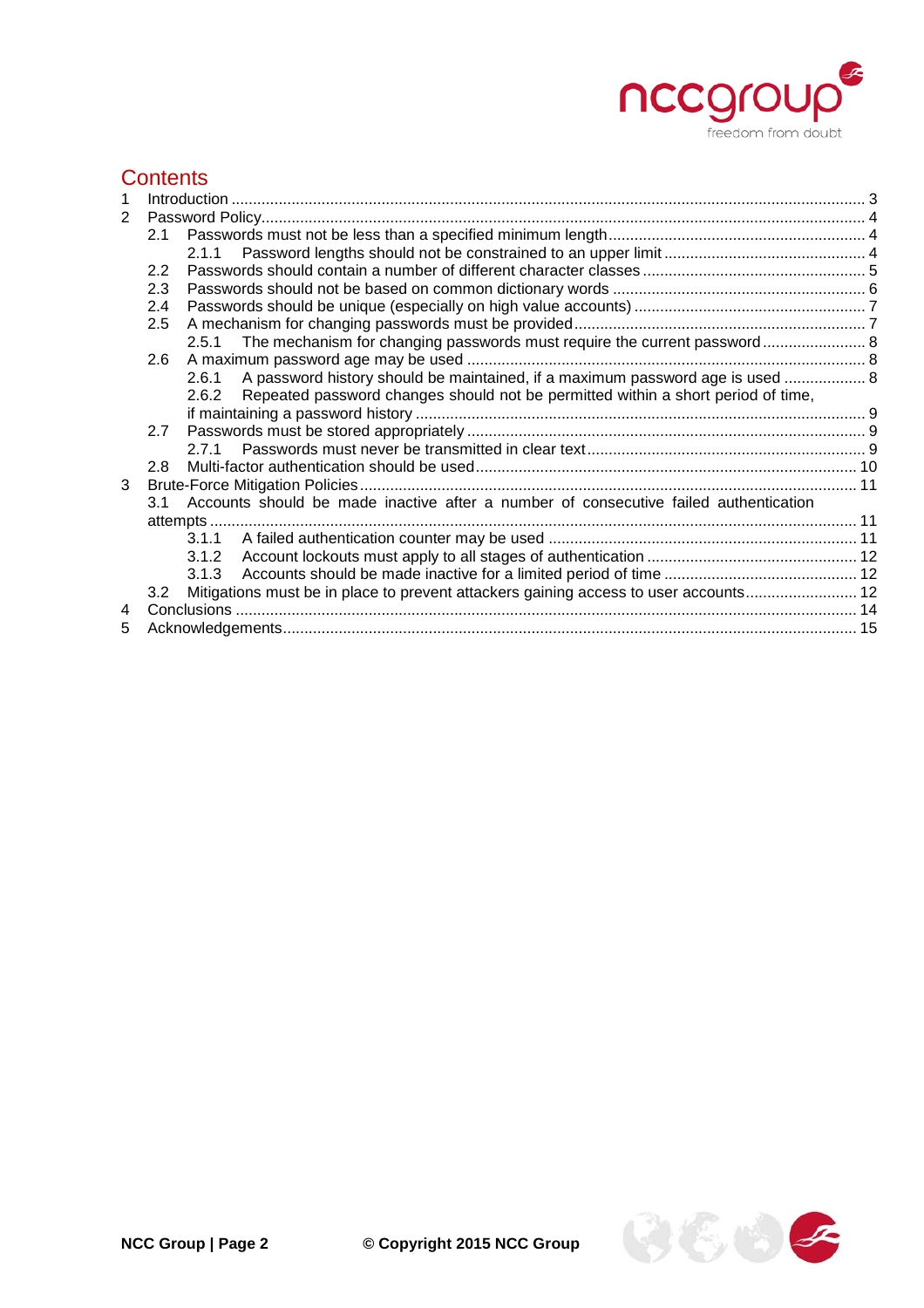

## <span id="page-2-0"></span>**1 Introduction**

Passwords are the most prevalent method for providing users with the means to authenticate themselves in the digital world. Typically, all that is required to log in to a system is a user name, or other unique identifier, and a password – a simple string of characters that should only be known by the user.

Given the opportunity, users will often select weak (and therefore easy to guess) passwords, leaving their online identities vulnerable to compromise in the absence of other security controls. This assertion is borne out by many of the security assessments we perform<sup>[1](#page-2-1)</sup>. It is common for a penetration tester to compromise a system by first gaining unauthorised access to a user account with a weak password – and the same is likely true for the real threat actors that penetration testers are simulating. Therefore, it is incredibly important that users (are forced to) select, or are issued with, passwords that make it difficult for others to impersonate them, and that adequate measures are in place to prevent attackers from even attempting to do so.

In this whitepaper we discuss the need for good password and brute-force mitigation (or account lockout) policies<sup>[2](#page-2-2)</sup>, for both operating systems and web applications, to help minimise the likelihood of user accounts being compromised.

We use RFC-style key words to indicate policy requirement levels<sup>[3](#page-2-3)</sup>. It will become apparent that many requirements are "recommended", meaning that there may be valid reasons to ignore a particular requirement. For example, some password policy requirements might be ignored, for the sake of usability, if for example the brute-force mitigation policy is sufficient to prevent attackers from easily guessing passwords. However, the full implications must be understood and carefully weighed before choosing a different course. For example, an organisation might choose not to enforce a "strong" password policy for the sake of usability, with the understanding that the passwords selected by users might not be as secure as they could be and are "strong enough" to protect the information or functionality it protects.

<span id="page-2-3"></span><sup>3</sup> <https://tools.ietf.org/html/rfc2119>



<span id="page-2-1"></span><sup>1</sup> A discussion of how weak password and account lockout policies can be abused to gain unauthorised access to user accounts can be found at [https://www.nccgroup.trust/uk/about](https://www.nccgroup.trust/uk/about-us/newsroom-and-events/blogs/2013/july/making-a-mountain-out-of-a-mole-hill-combining-low-severity-vulnerabilities-to-devastating-effect/)us/newsroom-and-events/blogs/2013/july/making-a-mountain-out-of-a-mole-hill-combining-low-<br>severity-vulnerabilities-to-devastating-effect/.  $\overline{\phantom{a}}$ 

<span id="page-2-2"></span>It's important to note that user accounts, and thus password and brute-force mitigation policies, should only be deployed where they are strictly required. If authorisation is not required to access a resource, then user accounts are likely not necessary.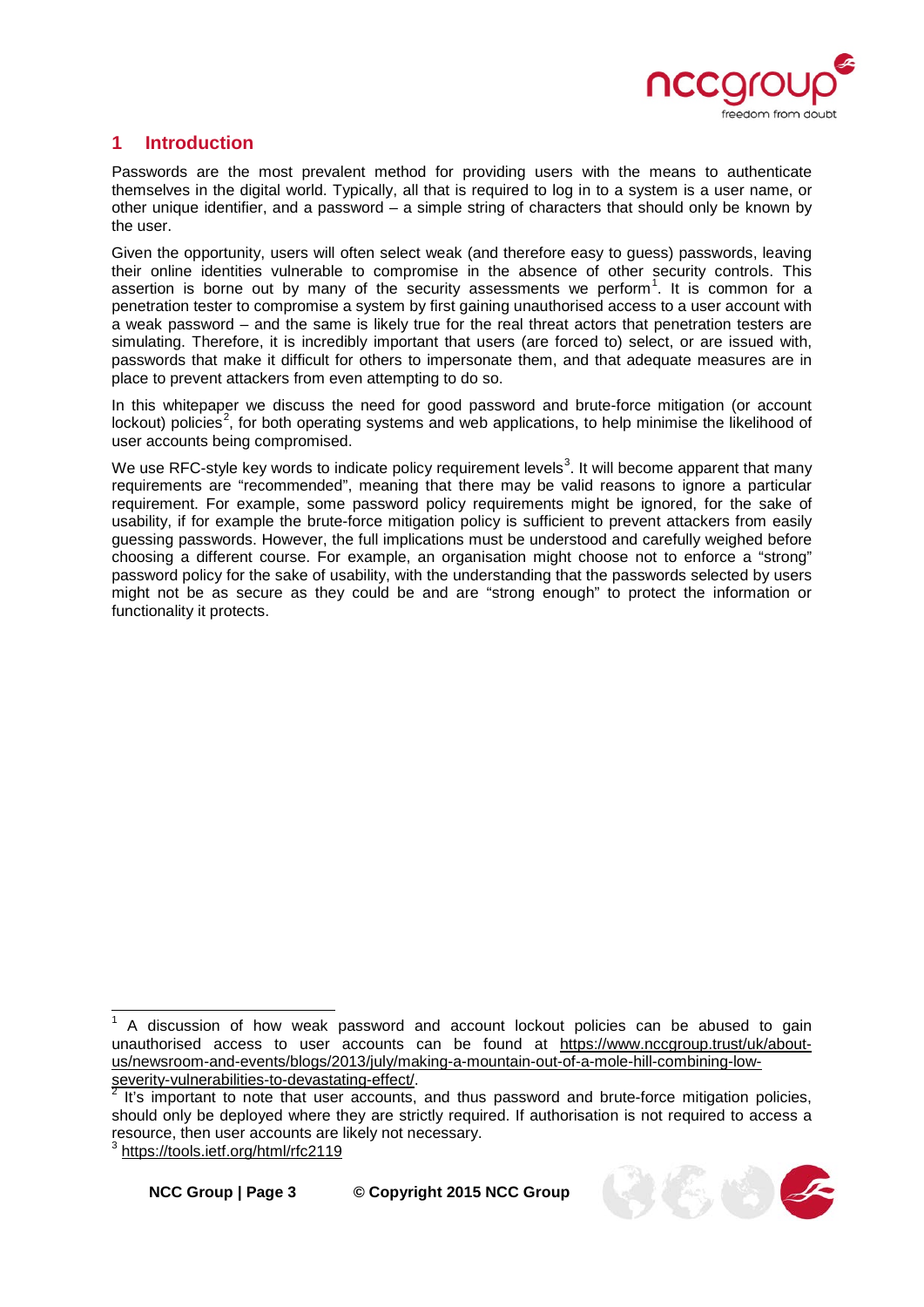

## <span id="page-3-0"></span>**2 Password Policy**

The aim of a password policy is to ensure that users select passwords that will not easily be guessed by an attacker – assuming no other compensating controls, such as an adequate brute-force mitigation policy.

## <span id="page-3-1"></span>2.1 Passwords must not be less than a specified minimum length

#### **Passwords must be greater than a specified minimum length because short passwords are generally easier to guess.**

To demonstrate this, imagine someone (a user) picking a number between 0 and 9 (a password exactly one character in length containing only digits), and asking another person (an attacker) to guess the number they have picked. It's not difficult to imagine that the attacker will be able to guess the number pretty quickly. Next, imagine picking a credit card PIN between 0000 and 9999 (a password exactly four characters in length containing only digits) and repeating the process<sup>[4](#page-3-3)</sup>. It would probably take them a little longer, but they'd likely guess the PIN within a reasonable amount of time. Now imagine scaling this up to asking someone to guess a PIN with values between 00000000 and 99999999<sup>[5](#page-3-4)</sup> (a password exactly eight characters in length containing only digits). There are 100 million possible numbers that could have been chosen, so it will very likely take the other person a while to guess the correct number.

Typically, a minimum password length of eight characters is recommended<sup>[6](#page-3-5)</sup>, but longer is generally better. Also, the minimum length should be increased as the value of the user account increases. For example, passwords for users with some kind of administrative function should be longer than those for standard users.

Passwords are usually six to ten characters in length as they are typically based on words. A passphrase, which is typically based on a phrase, is similar but much longer – twenty to thirty characters is typical – making brute-force password guessing much more difficult. The use of passphrases by users is highly recommended to increase their online security. However, to ensure that passphrases are not easily guessed they should not be based on a phrase in a book of quotations or phrase compilations. This whitepaper uses the term password throughout for the sake of simplicity and clarity, but in all instances the term passphrase could be used instead.

Note that by specifying a minimum password length, the total number of possible passwords is marginally reduced. Specifying a minimum password length (obviously) does not allow for passwords that are less than that minimum length. Using the previous example, specifying a minimum password length of eight digits does not allow passwords that are between zero<sup>[7](#page-3-6)</sup> and seven digits in length, thus eliminating 11,111,111<sup>[8](#page-3-7)</sup> possible passwords. This is a reasonable trade-off to prevent users from selecting short (and thus easily-guessed) passwords.

## <span id="page-3-2"></span>2.1.1 Password lengths should not be constrained to an upper limit

#### **There should be no upper limit on the length of passwords, because such a limit decreases the total number of guesses that an attacker must make when guessing passwords.**

The previous scenario forced the user to choose a number made up of exactly eight digits, which, as already mentioned, limits the total possible number of guesses that the attacker would need to make to guarantee success. Now assume that there is no upper limit on the range of numbers that the user

```
8^{8} 10<sup>0</sup>+10<sup>1</sup>+10<sup>2</sup>+10<sup>3</sup>+10<sup>4</sup>+10<sup>5</sup>+10<sup>6</sup>+10<sup>7</sup> = 11,111,111
```
 $\overline{\phantom{a}}$ 

**NCC Group | Page 4 © Copyright 2015 NCC Group**



<span id="page-3-3"></span><sup>&</sup>lt;sup>4</sup> An analysis of credit card PINs was performed, and the results can be found at http://www.datagenetics.com/blog/september32012/.

<span id="page-3-4"></span> $\frac{5}{6}$  Imagine looking at the odometer on the dashboard of a car.<br> $\frac{6}{6}$  As recommended by Microsoft at https://technet.microsoft.com/en-us/library/hh994560.aspx.

<span id="page-3-6"></span><span id="page-3-5"></span> $\frac{7}{4}$  A password made up of 0 characters would be an empty password, which is a valid (albeit not very good) value.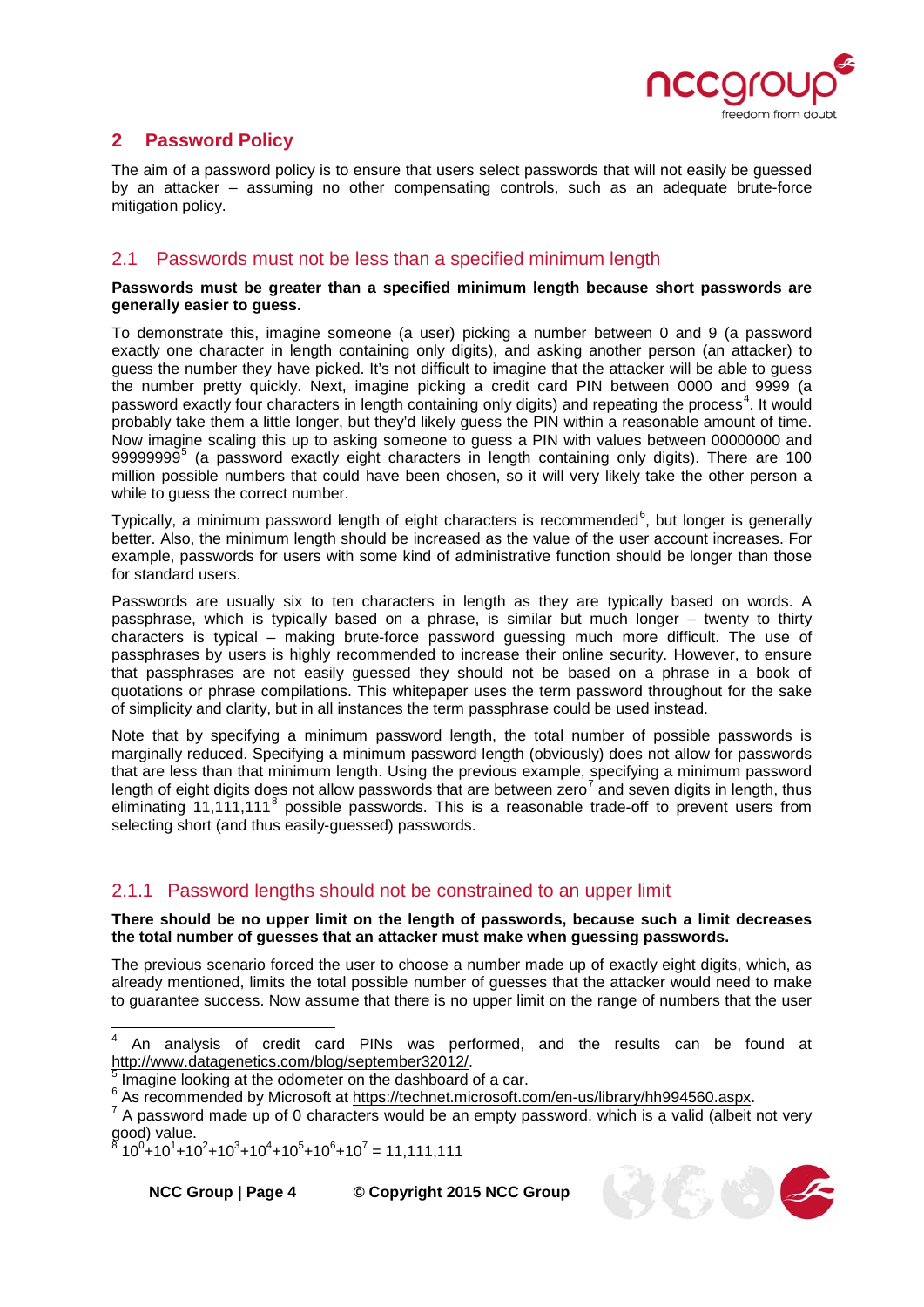

can pick – that is, they can pick any number between "00,000,000" and infinity! Given this range of possibilities it is practically impossible that the attacker will be able to attempt every possible number, and very unlikely that they will be able to guess the correct value, if the user has picked a sufficiently large value.

The advice to implementers is to not limit the length of passwords that users can select. Doing so severely reduces the maximum number of guesses that an attacker would need to make before correctly guessing the password. Any upper limit on the character length is a significant reduction from infinity. Mechanisms (namely hashing (not discussed in this whitepaper)) exist to store representations of passwords of any length, so there is no reason to place an upper limit on the length of passwords users can select.

There is, of course, an upper limit to the length of passwords that computers can handle, but this value is so high that users are never going to realistically select a password with that number of characters.

### <span id="page-4-0"></span>2.2 Passwords should contain a number of different character classes

#### **Passwords should contain a number of different classes, which can be defined as:**

- **Upper-case letters,**
- **Lower-case letters,**
- **Digits, or**
- **Special characters (i.e. a character that is not in one of the aforementioned groups, such as '£', '\$' or '%').**

#### **The more character classes used in a password, the larger the number of guesses that an attacker must make when brute-forcing passwords.**

When discussing password length, we imagined a scenario where the attacker had to guess a number picked by the user. The only characters used were digits, and as such there were only ten possible values each character could take. Each digit appended to the number increased the total number of possible guesses by a factor of ten. In a more general sense, the total number of possible guesses the attacker would need to make to be sure to correctly guess the user's password could be calculated as:

#### *Number of possible values for each character raised to the power of the length.*

Let's amend the rules of the first "game" by saying that the user can pick any number between 0 and 9 or a lower case letter – a password - and the attacker has to guess what was picked. The attacker could make a maximum of thirty-six possible guesses before guessing correctly, because the user could have selected any of the twenty-six lower case letters 'a' through 'z' or any of the ten digits '0' through '9'. Now consider that the length of the string the attacker has to guess is exactly two characters in length and made up of this thirty-six-character set. The first character could take one of thirty-six values, as could the second. Therefore, there are a maximum of 1,296 guesses the attacker could make before guessing correctly. Expanding the length of the string to exactly eight characters makes the maximum number of possible quesses  $2.821,109,907,456$  (36  $\land$  8) – approximately 2.8 trillion.

Including upper-case letters as well increases the total number of characters that the user can pick to sixty-two, so a string of exactly eight characters would take the attacker a maximum of 218,340,105,584,896 (62 ^ 8) –approximately 218 trillion - guesses.

If some special characters (for example, the top ten characters along the top of a British keyboard: '!', "", '£', '\$', '%', '^', '&', '\*', '(' and ')') are also added then the total number of characters that the user

**NCC Group | Page 5 © Copyright 2015 NCC Group**

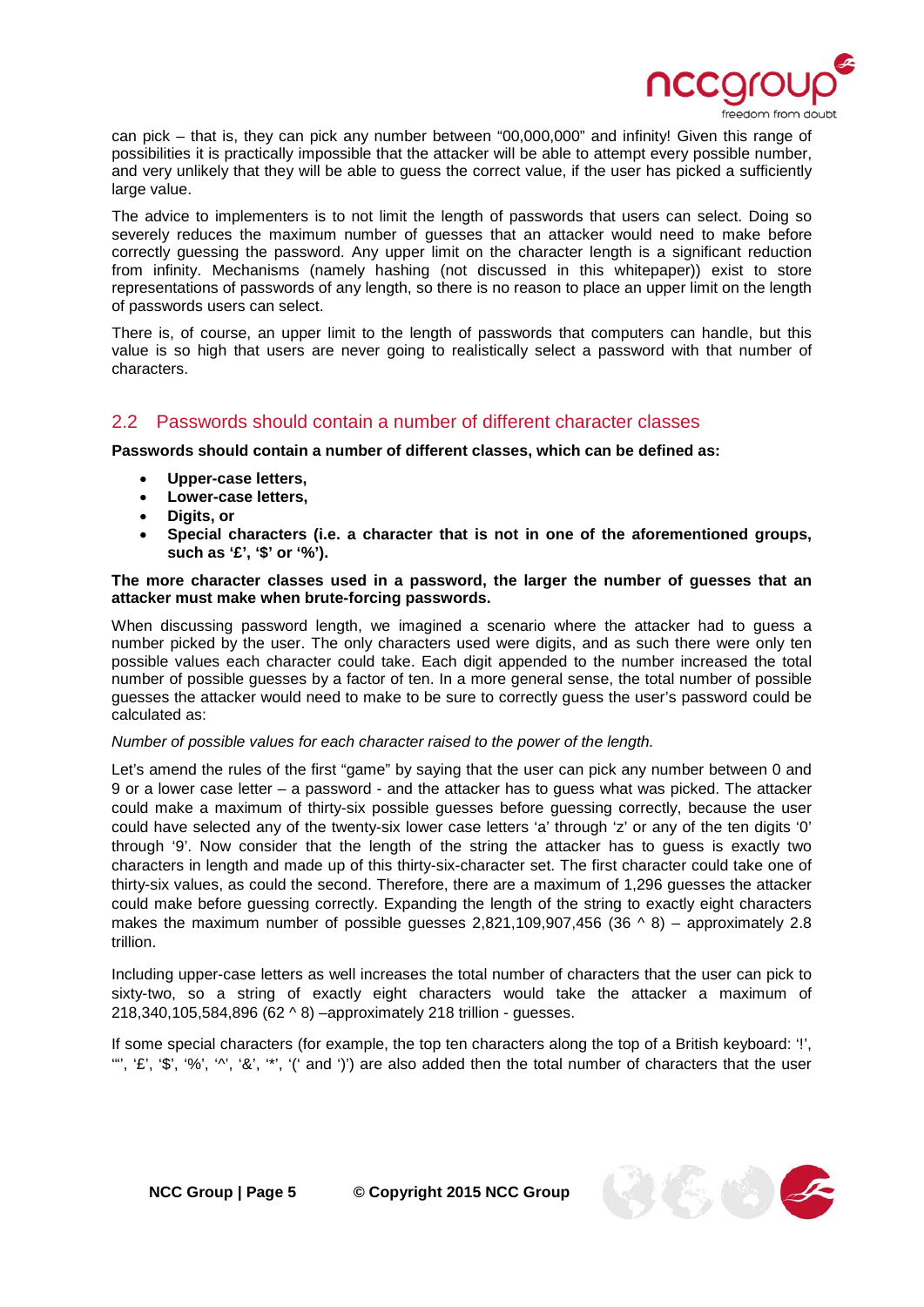

can pick is  $72^9$  $72^9$ , and a string of exactly eight characters would take the attacker a maximum of 722,204,136,308,736 (72  $\triangle$  8) – approximately 722 trillion – quesses<sup>10</sup>.

Note that the above examples assume that users are forced to select passwords exactly eight characters in length. As already mentioned, mandating an upper limit is not considered good practice as it limits users' choices. Therefore, 722 trillion guesses are just the total number of guesses required to ensure that all possible eight-character passwords have been attempted. An attacker would then need to attempt all possible nine-character passwords, and so on.

Also note that the maximum number of actual attempts required to guess a password exactly eight characters in length is actually lower than 722 trillion, since the choices have been restricted by stating that the password must contain at least three of the four defined character classes. For example, passwords such as "12345678", "abcdefgh", and "ZYXWVUTS" are not valid choices because they do not contain at least three of the defined character classes. However, this reduction in possible passwords is considered an acceptable trade-off, as it forces the user to select a password that is more difficult to guess.

Typically, requiring users to have at least three of the four main character classes in their password is sufficient to create a password that is not trivial for an attacker to guess<sup>[11](#page-5-3)</sup>.

### <span id="page-5-0"></span>2.3 Passwords should not be based on common dictionary words

#### **Passwords should not be based on common words alone, to avoid an attacker easily guessing passwords.**

The previous example assumed that the user was equally likely to pick "KJ6E&jBd" as they were "P@ssw0rd". Statistically this is true, but users are generally not statistically random in their choice of password – especially if they are required to remember it without writing it down. Due to the need for users to remember so many passwords they are much more likely to choose "P@ssw0rd" than they are "KJ6E&jBd".

Attackers guessing passwords will exploit this weakness by guessing them early on. This is known as a dictionary attack<sup>[12](#page-5-4)</sup>, and is commonly performed early on when quessing passwords.

Attackers will also perform what is known as a hybrid attack, which takes a dictionary of words and creates new variations based on rules. For example, a rule could specify that every word in the dictionary be appended with a number, or another might specify that the every word in the dictionary be converted to upper case. Rules might also convert words in the dictionary to "l33tspeak", where letters are converted to similar looking numbers. For example, 'e' would become '3' and 'o' would become '0'. Using a hybrid approach, attackers can guess passwords that are variations of those already in their dictionary.

Attackers will then commonly launch password attacks based on machine learning techniques and then password masks before embarking on a true brute-force guessing attack where they try every other possible password not already tried as part of an earlier attack<sup>13</sup>.

 $\overline{a}$ 



<span id="page-5-1"></span> $9$  The actual total number of characters available on a British keyboard is 95 so the maximum number of guesses would be much greater.

<span id="page-5-2"></span>The maximum number of guesses required by an attacker based on password length and the password complexity can be computed using the online "Brute Force Password Search Space<br>Calculator" at https://www.grc.com/haystack.htm.<br>11.11.0 recommended by Misson Waystack.htm.

<span id="page-5-4"></span><span id="page-5-3"></span> $11$  11 As recommended by Microsoft at [https://technet.microsoft.com/en-us/library/hh994562.aspx.](https://technet.microsoft.com/en-us/library/hh994562.aspx)<br><sup>12</sup> There are a number of widely available dictionaries that attackers use based on previous breaches. The most commonly used is the "rockyou" dictionary available from Skull Security at [https://wiki.skullsecurity.org/Passwords.](https://wiki.skullsecurity.org/Passwords) A skilled attacker will combine a number of dictionaries.

<span id="page-5-5"></span><sup>&</sup>lt;sup>13</sup> A breakdown of a typical password attack can be found at [https://www.praetorian.com/blog/statistics-will-crack-your-password-mask-structure.](https://www.praetorian.com/blog/statistics-will-crack-your-password-mask-structure)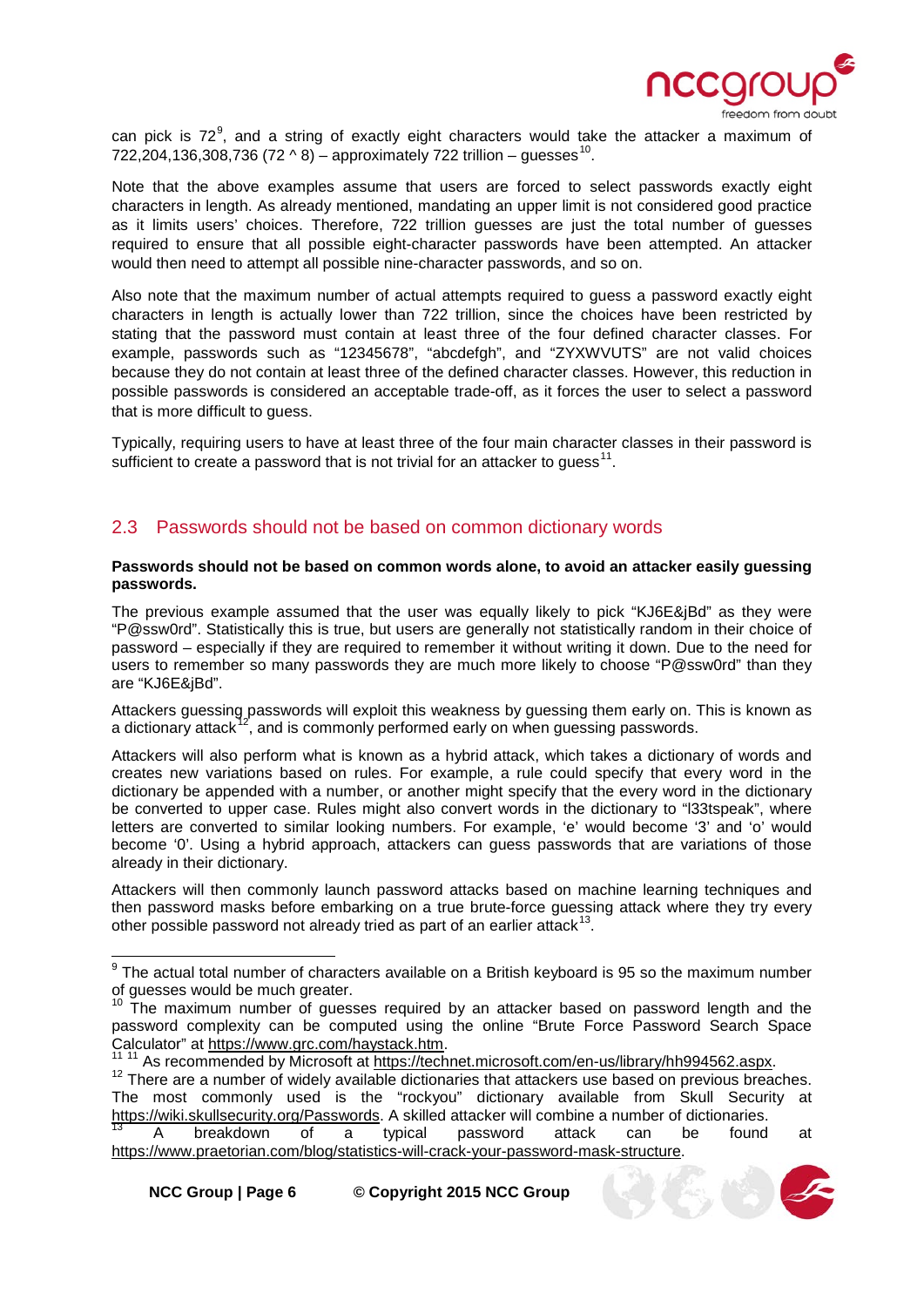

As well as common words, passwords should not be based on the username or the name of the company or service to which the user account provides access, as these are commonly guessed by attackers early on any password attack.

Note that by specifying that certain passwords are not permitted the total number of possible passwords that a user can select is reduced. However, this reduction in possible passwords is considered an acceptable trade-off, as it forces the user to select a password that is more difficult to guess.

## <span id="page-6-0"></span>2.4 Passwords should be unique (especially on high value accounts)

#### **Passwords should be unique, to prevent the compromise of other passwords.**

As previously mentioned, the attacker uses dictionaries to exploit the statistical bias in users' password selections. Any compromised passwords not already in their dictionary will be added for use in future attacks.

For users this means that the passwords they select should be unique for each account they have. No two user accounts should share the same password, since an attacker able to compromise one of your passwords will likely use that same password in an attempt to gain unauthorised access to other accounts owned by them. User accounts owned by the same user will likely be easy to identify since the username will often be the same as the user's email address.

Users might consider the use of a password manager, such as LastPass<sup>[14](#page-6-2)</sup> or KeePass<sup>15</sup>, to manage their passwords, allowing every user account to have a complex, long and unique password. However, such software is not impregnable and is likely to be a target for attackers. The master password used to manage this software should be as long, complex, and random as possible to prevent it being easily guessed by an attacker.

However, research published by Microsoft<sup>[16](#page-6-4)</sup> suggests a more nuanced approach. The research suggests users should use and reuse easy to remember (thus weak) passwords for websites which don't hold valuable information, and instead focus on remembering complex and unique passwords for high-value sites, such as banking or e-commerce. Where passwords are reused their compromise must not result in the attacker gaining access to more sensitive information using the same password. For example, the same password must not be used to gain access to a message board as is used to gain access to a banking application. There is some merit to this approach, as the paper states that remembering complex passwords for a hundred user accounts would be equivalent to remembering pi to 1,361 places, which is very difficult for the majority of users.

For administrators, ensuring passwords are not reused means that when new user accounts are created or when existing user accounts' passwords are reset it is important to select random and unique passwords for each user. Do not use a common password such as "Welcome1", since any compromised password is likely to be added to an attacker's custom dictionary and used in future dictionary attacks. If all new users are given the same password and one is compromised, then this could lead to the compromise of all other accounts with the same password.

### <span id="page-6-1"></span>2.5 A mechanism for changing passwords must be provided

#### **Users must be able to change their passwords on demand in the event that they believe their password has been compromised.**

Users should be able to elect to change their password whenever they feel appropriate to do so. For example, if a user has reason to believe that their password has been compromised, then they must be provided a mechanism for changing it.



 $14$ 

<span id="page-6-4"></span>

<span id="page-6-3"></span><span id="page-6-2"></span><sup>&</sup>lt;sup>14</sup> [https://lastpass.com](https://lastpass.com/)<br><sup>15</sup> [http://keepass.info](http://keepass.info/)<br><sup>16</sup> http://research.microsoft.com/pubs/2175<u>10/passwordPortfolios.pdf</u>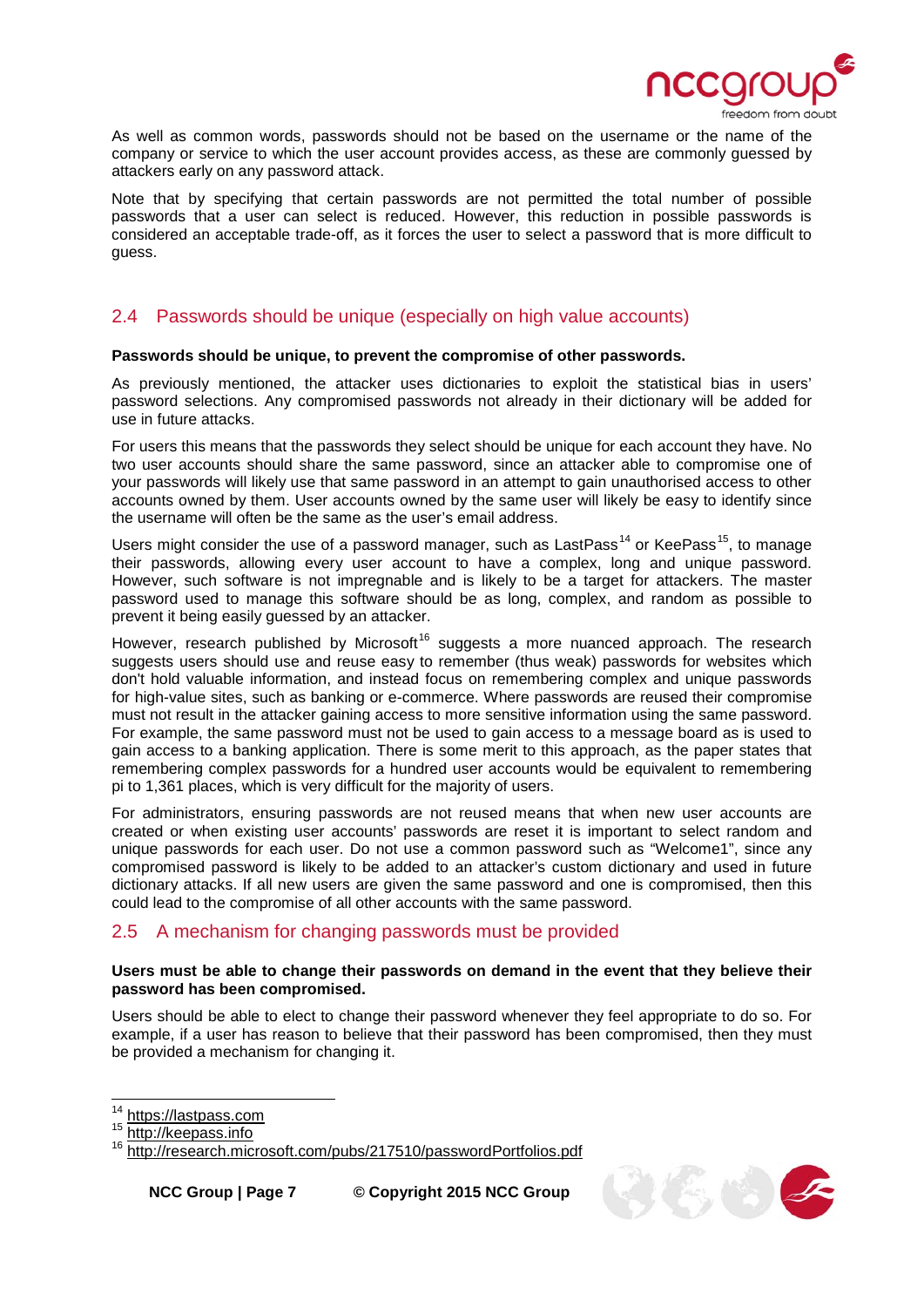

Allowing users to regularly change their password also decreases the window of opportunity for attackers to successfully guess passwords.

## <span id="page-7-0"></span>2.5.1 The mechanism for changing passwords must require the current password

#### **Users must provide their current password when changing passwords, to prevent an attacker changing it.**

When a user changes their password through normal functionality (i.e. when the user is not changing their password because they have forgotten it) they must be required to provide their current password. If the current password is not required, then it might be possible for an attacker who has hijacked a legitimate user's session<sup>[17](#page-7-3)</sup> to take over the hijacked user account by changing the password to a value of their choosing.

### <span id="page-7-1"></span>2.6 A maximum password age may be used

#### **A maximum password age may be set, to force users to regularly change their passwords, to decrease the window of opportunity to successfully guess passwords.**

Not all users will change their password of their own volition, and the odds are in the attacker's favour that they will guess a user's password eventually – especially if the user picked a password that is relatively easy to remember (and thus easy to guess by an attacker). Therefore, it is recommended that the user be forced to regularly change their password – every ninety days is typical. This decreases the window of opportunity for the attacker to correctly guess the password, because after ninety days, for example, the password will have changed so the attacker will have to start their password attack from the beginning.

Note though that forcing users to regularly change their passwords may actually decrease security. It's already been discussed that users should have unique passwords for each system. Forcing them to remember new passwords for each system every ninety days further increases the burden on the user. A better strategy may be to only force users to change their password when there is an indication that their password has been compromised.

### <span id="page-7-2"></span>2.6.1 A password history should be maintained, if a maximum password age is used

#### **A history of passwords should be maintained to ensure that the same password is not used when the password is changed.**

When forced to change their passwords, users may try to change their password to the same value (i.e. not change it all), or select a password from a small pool of favourites that are easy to remember or which they believe to be secure. Unfortunately, passwords can be compromised and an attacker with suitable knowledge about the user could abuse their small pool of passwords to gain unauthorised access to their account(s).

To ensure that users do not choose a password that they have recently used, a password history should be maintained. Users should then be prevented from selecting a password that appears in their password history. This prevents users from selecting passwords from a small pool of recycled choices. A password history of twenty-four passwords remembered is typical<sup>[18](#page-7-4)</sup>.



<span id="page-7-3"></span> $17$  A user's session could be hijacked using any number of means, from a user simply leaving their unattended workstation unlocked to a cross-site scripting exploit (in the specific case of web 

<span id="page-7-4"></span>As recommended by Microsoft at [https://technet.microsoft.com/en-us/library/hh994571.aspx.](https://technet.microsoft.com/en-us/library/hh994571.aspx)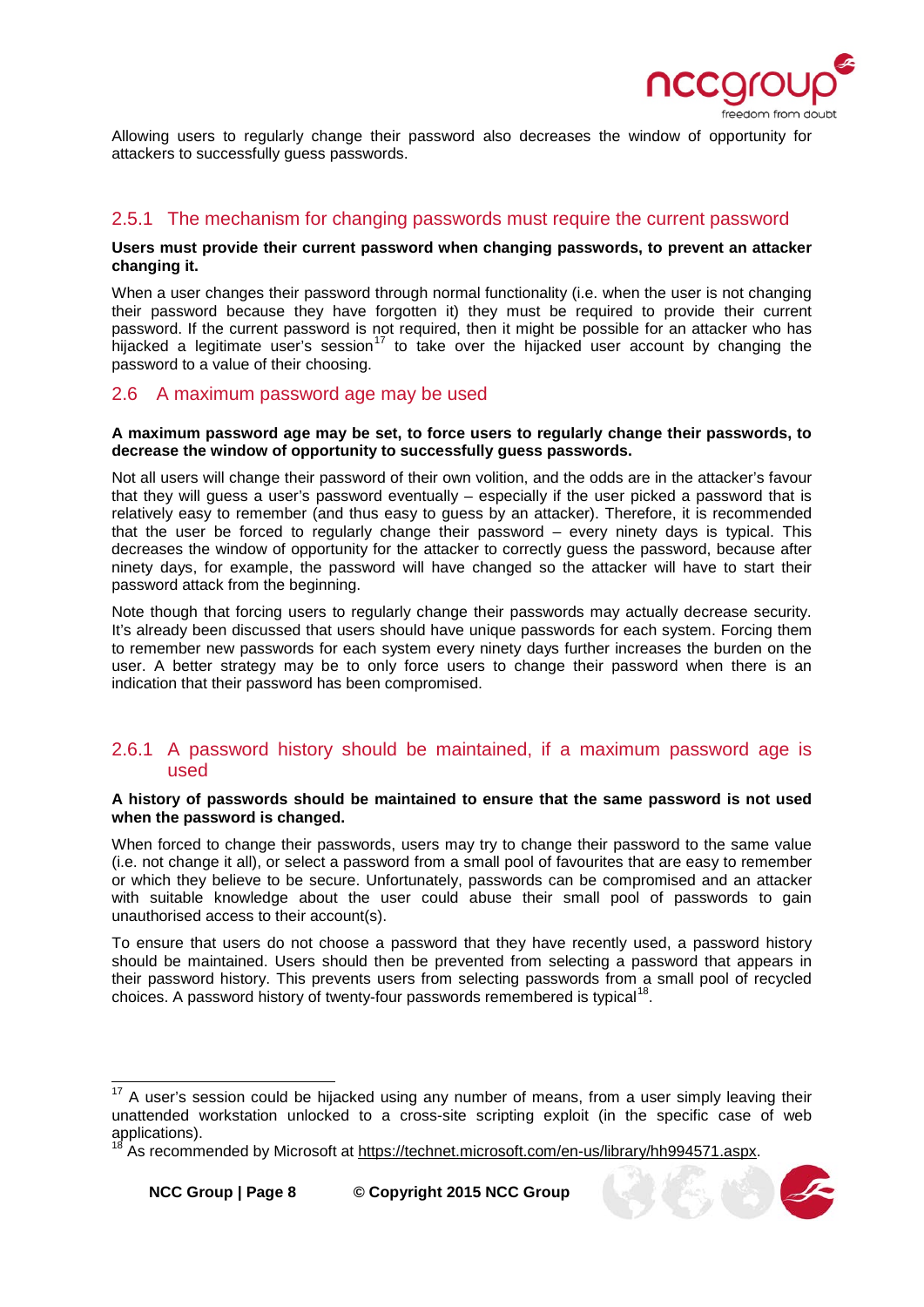

### <span id="page-8-0"></span>2.6.2 Repeated password changes should not be permitted within a short period of time, if maintaining a password history

#### **A minimum password age should be set to prevent users from repeatedly changing their password within a short period of time to bypass the restrictions placed upon them by a password history.**

If a password history is maintained, then it is important that users are not permitted to repeatedly change their password over a short period of time. A determined user who wants to keep the same password could repeatedly change their password until their password history no longer contained their original password. They would then be free to select their original password. Therefore, if a meaningful password history is to be maintained, then it is important that users not be allowed to change their passwords immediately. Typically, a minimum password age of one day is long enough to prevent users from cycling through a number of passwords before returning to their original.

### <span id="page-8-1"></span>2.7 Passwords must be stored appropriately

**Passwords must be stored appropriately, such that, in the event of their disclosure to an attacker, they cannot be easily used to gain access to user accounts.**

This paper will not cover the specifics of how passwords should be stored<sup>[19](#page-8-3)</sup>, but it is important to discuss the topic in terms of password policies and how it affects the passwords that users should select.

Passwords must not be stored in plaintext, so that in the event that the system on which user information is stored is breached, attackers are unable to easily obtain users' passwords. Similarly, passwords must not be encrypted. If passwords are encrypted, then the key must be stored. An attacker who has been able to obtain the encrypted passwords will also likely be able to retrieve the key used to encrypt them.

It is recommended that password hashes are stored. Hashes are password representations from which it is difficult to derive the original password. Up until now we have discussed quessing passwords in the context of an online attack where an attacker attempts to directly gain access to the system using guessed passwords<sup>[20](#page-8-4)</sup>. An attacker in possession of users' password hashes would perform an offline password attack to "crack" the hashes to retrieve the plaintext passwords that can be then be used to gain access to the system. An offline password attack can be performed many magnitudes quicker than an online attack, so it is important to ensure that password hashes are properly stored and protected using unique salts for each user and multiple hashing iterations.

## <span id="page-8-2"></span>2.7.1 Passwords must never be transmitted in clear text

**Passwords must never be transmitted in clear text, such as via email, because an attacker able to intercept traffic destined for the intended user would be able to retrieve it.**

Rather than sending web application users their passwords, an email hyperlink could be sent to users' registered email addresses. When accessed, the link takes the user to a secure part of the application to set their password. The hyperlink:



<span id="page-8-3"></span>discussion on password storage is available on the NCC Group blog at https://www.nccgroup.trust/us/about-us/newsroom-and-events/blog/2015/march/enough-with-the-<br>salts-updates-on-secure-password-schemes/. 19

<span id="page-8-4"></span>An attacker would also need valid usernames against which a password attack could be launched. A discussion on username enumeration is available on the NCC Group blog at [https://www.nccgroup.trust/uk/about-us/newsroom-and-events/blogs/2015/june/username](https://www.nccgroup.trust/uk/about-us/newsroom-and-events/blogs/2015/june/username-enumeration-techniques-and-their-value/)[enumeration-techniques-and-their-value/.](https://www.nccgroup.trust/uk/about-us/newsroom-and-events/blogs/2015/june/username-enumeration-techniques-and-their-value/)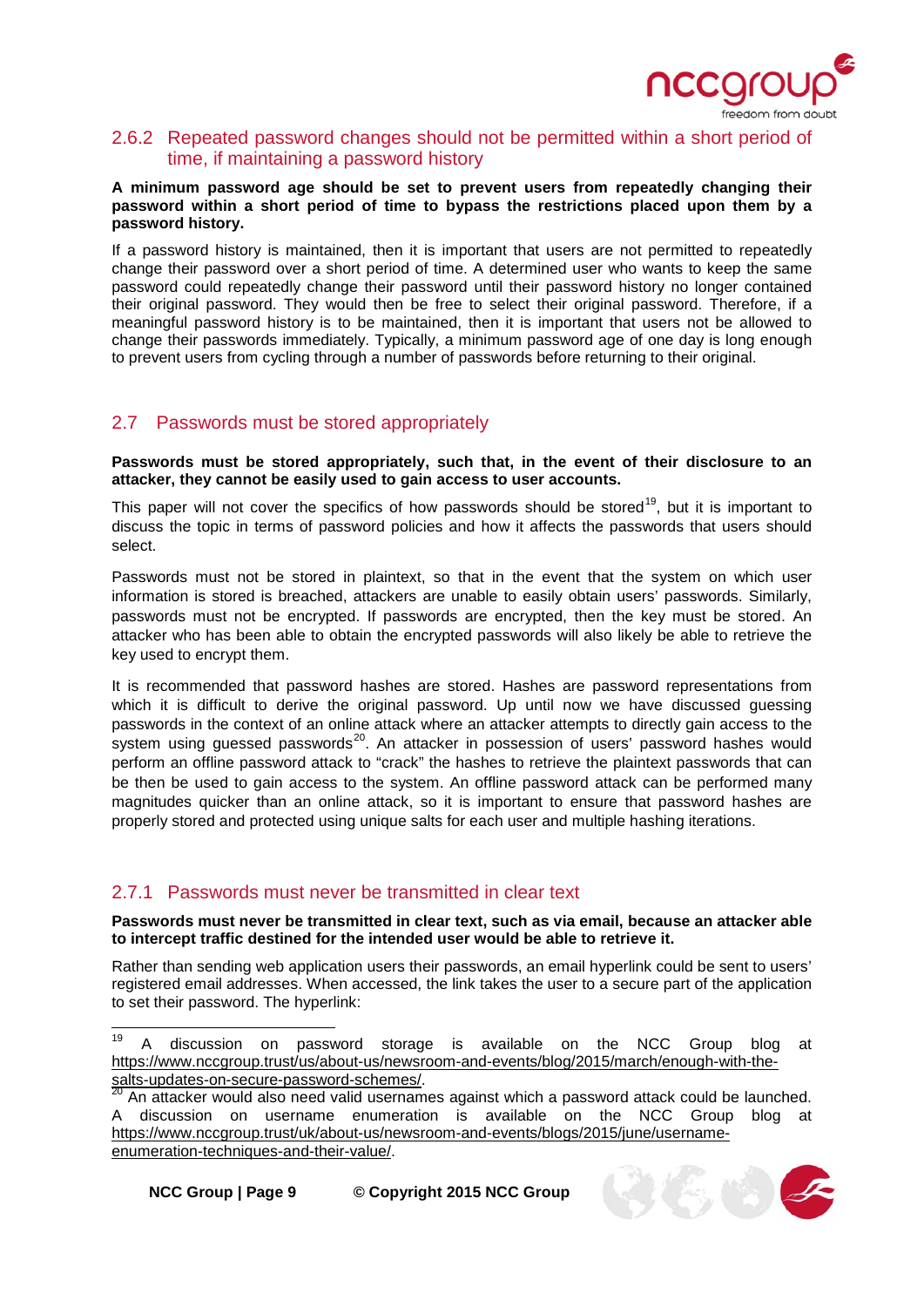

- Must contain a cryptographically strong token to uniquely identify the user,
- Must be usable only once, and
- Must expire after a short period of time.

For increased security, a security token, or out-of-band value (such as a one-time PIN transmitted via SMS), could be used in conjunction with the emailed hyperlink to reduce the threat of an attacker intercepting the email and using the reset hyperlink before the legitimate user had chance to do so.

The same mechanism could be used to allow users to reset their password if it is forgotten. When a user requests a new password via the web application's forgotten password functionality they would be sent the aforementioned hyperlink $^{21}$  $^{21}$  $^{21}$ .

Such a system would be unlikely to work for communicating passwords for operating system user accounts, since it is unlikely that a user will have access to their email without first gaining access to their workstation. Instead passwords could be transmitted via telephone or SMS. In these instances, passwords must be reset after their first use to ensure that system administrators do not know users' passwords.

## <span id="page-9-0"></span>2.8 Multi-factor authentication should be used

#### **Using multi-factor authentication can prevent the compromise of users' accounts in the event that their password is compromised.**

When a user authenticates using just a username and password, they are using a knowledge factor ("something only the user **knows**") to gain access. That is, they are using just a secret string of characters to prove that they are who they say they are. In the event that a user's password is compromised, an attacker would very likely be able to gain unauthorised access to their user account. To protect against this scenario, multifactor authentication can be used.

As well as requiring a user to provide a knowledge factor, systems can specify that users provide a possession or inherence factor:

- A possession factor ("something only the user **has**"), in the context of physical security, could take the form of locks and keys. That is, someone wanting to gain access to a building would typically need to have a key that will fit the protecting lock. In the context of information security, a possession factor would likely be a security token. Security tokens can take many forms, but the simplest have a physical display, which regularly changes, and the user is required to provide the currently displayed value. These tokens could be hardware-based, such as RSA SecurID<sup>[22](#page-9-2)</sup> or software-based, such as Google Authenticator<sup>23</sup>.
- An inherence factor ("something only the user **is**") is typically biometric, meaning that the user authenticates using their finger, retina or voice. Modern Apple iPhones allow users to authenticate using their fingerprint using Touch  $ID^{24}$  $ID^{24}$  $ID^{24}$ .

Multi-factor authentication can drastically reduce the compromise of users' accounts, since it requires more than just the user's password to gain access. It is often recommended that multi-factor authentication be used<sup>[25](#page-9-5)</sup> – particularly on Internet-facing systems. However, it is not without its problems, as it does remain vulnerable to man-in-the-middle and Trojan attacks<sup>[26](#page-9-6)</sup>.

Ę



<span id="page-9-1"></span><sup>&</sup>lt;sup>21</sup> OWASP provides a generic framework solution for implementing self-service password resets at [https://www.owasp.org/index.php/OWASP\\_Periodic\\_Table\\_of\\_Vulnerabilities\\_-](https://www.owasp.org/index.php/OWASP_Periodic_Table_of_Vulnerabilities_-_Insufficient_Password_Recovery)<br>\_Insufficient\_Password\_Recovery.

<span id="page-9-3"></span>

<span id="page-9-4"></span>

<span id="page-9-2"></span><sup>&</sup>lt;sup>22</sup> [https://en.wikipedia.org/wiki/RSA\\_SecurID](https://en.wikipedia.org/wiki/RSA_SecurID)<br>
<sup>23</sup> https://en.wikipedia.org/wiki/RSA\_SecurID<br>
<sup>24</sup> [https://en.wikipedia.org/wiki/Google\\_Authenticator](https://en.wikipedia.org/wiki/Google_Authenticator)<br>
<sup>24</sup> [https://en.wikipedia.org/wiki/Touch\\_ID](https://en.wikipedia.org/wiki/Touch_ID)<br>
<sup>25</sup> https://www.usenix.

<span id="page-9-6"></span><span id="page-9-5"></span>[https://www.schneier.com/blog/archives/2005/03/the\\_failure\\_of.html.](https://www.schneier.com/blog/archives/2005/03/the_failure_of.html)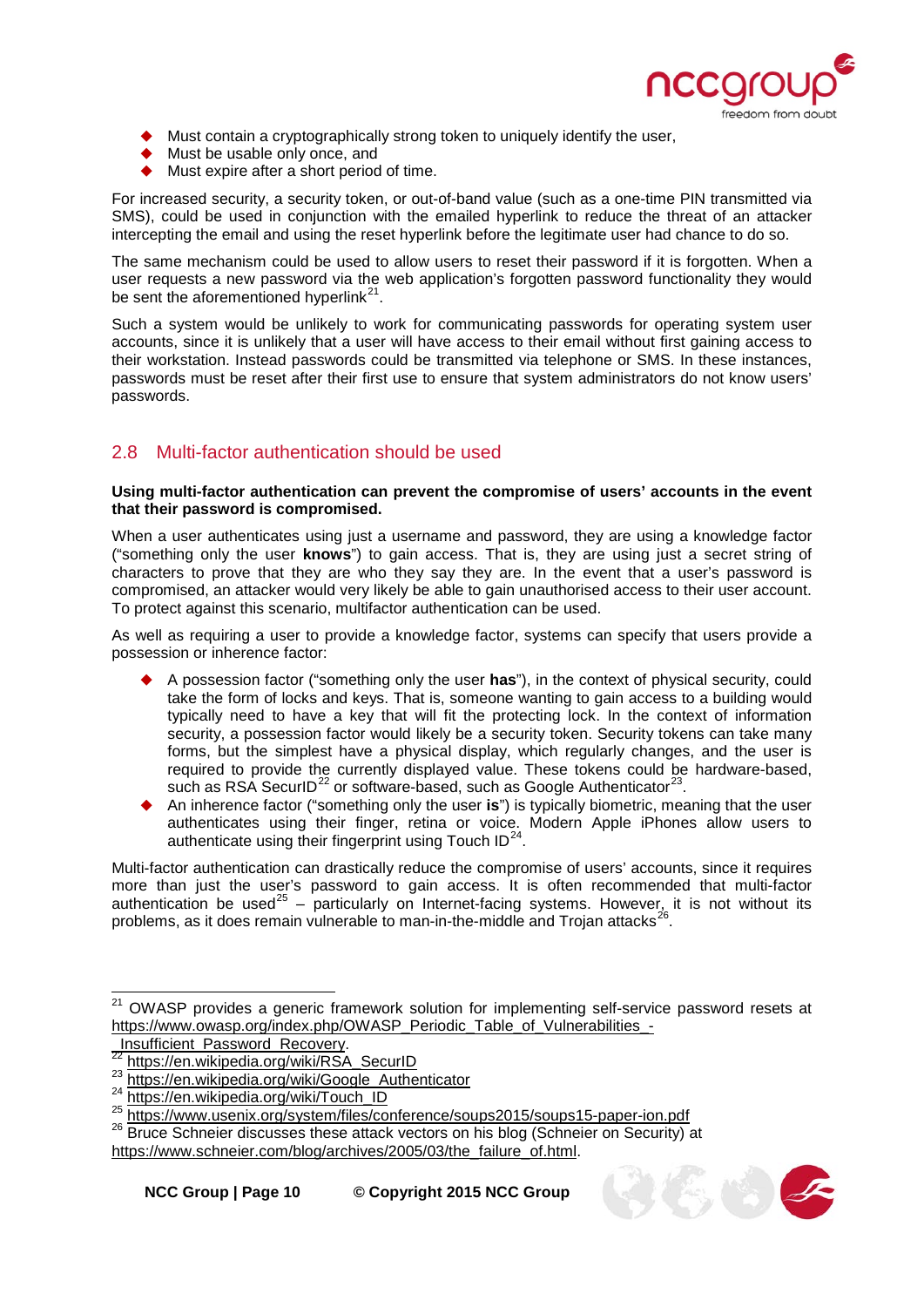

## <span id="page-10-0"></span>**3 Brute-Force Mitigation Policies**

While a good password policy will help users protect their accounts, a determined and skilled attacker could still gain unauthorised access. The aim of a brute-force mitigation (or account lockout) policy is to limit the chances of an attacker doing this even when users have selected poor passwords<sup>2</sup>

# <span id="page-10-1"></span>3.1 Accounts should be made inactive after a number of consecutive failed authentication attempts

#### **There should be a penalty for making multiple consecutive failed authentication attempts, to limit the success rate of online password guessing attacks.**

To limit the chances of an attacker successfully guessing users' passwords as part of an online bruteforce attack, user accounts should be made inactive (or "locked out") after a number of consecutive failed authentication attempts. A good password policy will prevent users from selecting passwords that are likely to be guessed before user accounts are made inactive by the account lockout policy.

The precise number of consecutive failed authentication attempts permitted will depend on the tradeoff that can be made between usability and security. Users will often mistype or forget their passwords so some leniency should be allowed. However, the more failed authentication attempts that are permitted, the more likely an attacker is to successfully guess a user's password. Typically, between four and ten consecutive failed authentication attempts are permitted before a user account becomes inactive $^{28}$ .

## <span id="page-10-2"></span>3.1.1 A failed authentication counter may be used

#### **A counter may be used to track the amount of time elapsed since the last failed authentication attempt. When the counter reaches a set value the number of logged failed authentication attempts is reset to zero.**

To allow users to perform new authentication attempts after a number of failed logons without locking their account, a counter can be used to track the amount of time that has elapsed since the last failed logon. When the counter reaches a defined value, the number of logged failed authentication attempts is reset to zero, allowing the user to make more authentication attempts without fear of making their account inactive.

If the counter value is set too high, then users may lock themselves out for an inconveniently long period of time. If this value is too low, then it increases the likelihood of an online password attack succeeding. A reasonable value allows users to perform new authentication attempts after a number of consecutive failed authentication attempts, without making online password attacks feasible at high speeds.

It should be added that this feature would do nothing to increase security. Instead, it could be added to an account lockout policy as a concession to the idea that there can be a cost associated with making user accounts inactive.



<span id="page-10-3"></span><sup>&</sup>lt;sup>27</sup> OWASP has a resource on how to prevent brute-force attacks from succeeding at https://www.owasp.org/index.php/Blocking Brute Force Attacks.  $27$ 

<span id="page-10-4"></span>As recommended by Microsoft at [https://technet.microsoft.com/en-us/library/hh994574.aspx.](https://technet.microsoft.com/en-us/library/hh994574.aspx)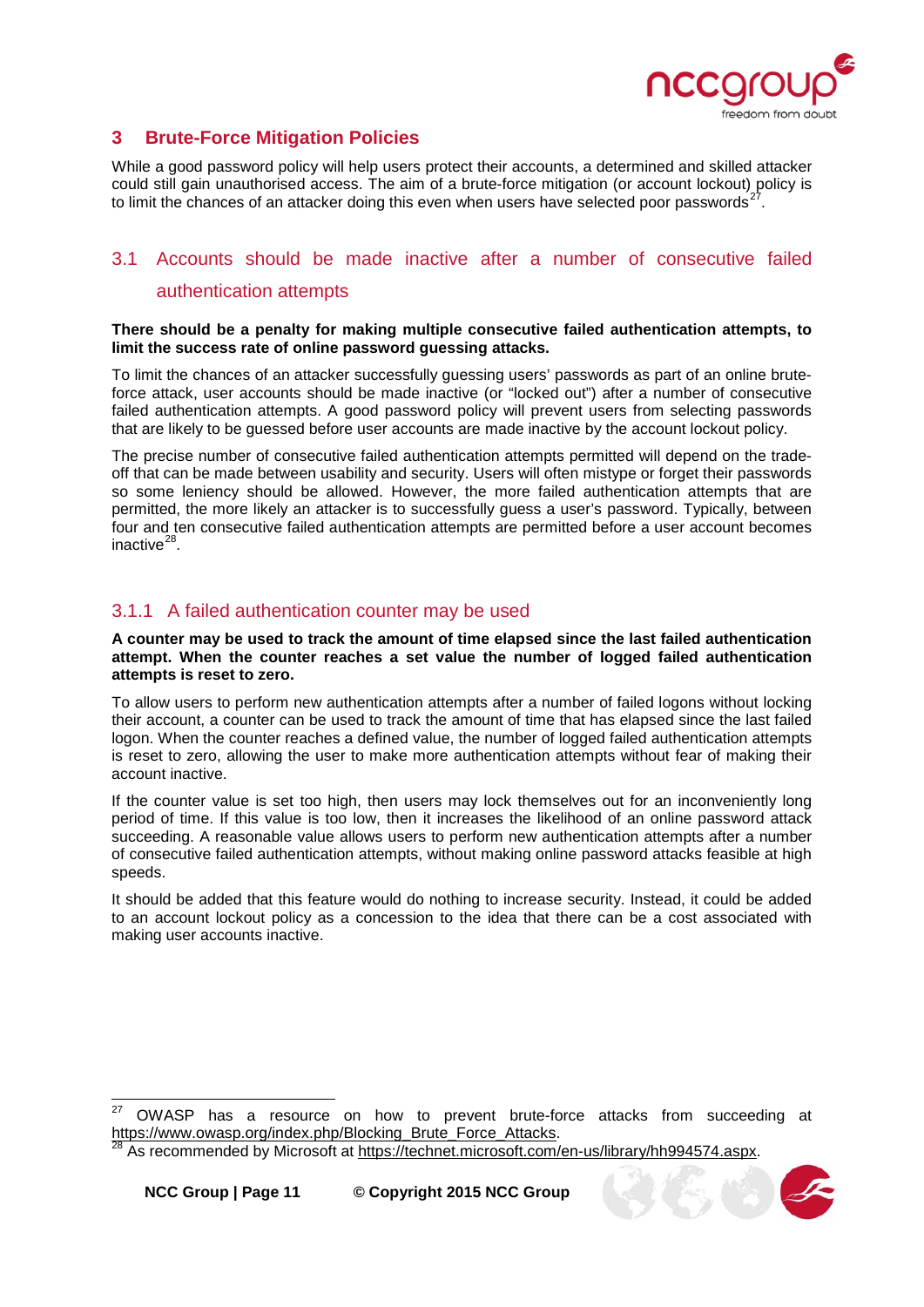

## <span id="page-11-0"></span>3.1.2 Account lockouts must apply to all stages of authentication

#### **If an authentication mechanism has multiple stages, then the brute-force mitigation policy must be applied to all stages.**

To increase security, some organisations may require users to authenticate over a number of stages or use multiple factors. For example, users might be required to provide a username and password, followed by a number of characters from a secret word. The reasoning behind this is that a user will require two pieces of information to successfully authenticate: the password and the secret word. Note that this example is not multi-factor authentication, as both stages require something the user knows.

If an attacker is able to compromise the password but not the memorable word, then they will need to perform a brute-force guessing attack against the characters requested from the memorable word. To assist in preventing unauthorised access to user accounts, brute-force mitigation policies should be equally applied to all stages of authentication.

## <span id="page-11-1"></span>3.1.3 Accounts should be made inactive for a limited period of time

**User accounts should not be made inactive indefinitely, to avoid placing an unreasonable burden on administrators.**

Making accounts inactive indefinitely until manually unlocked by an administrator might be preferable, but could be exploited by an attacker to perform a denial-of-service of sorts by purposely locking a large number of user accounts, which would then need to be manually unlocked by an administrator.

Instead user accounts should be made inactive for a period of time before becoming active again. This does increase the risk of an attacker successfully guessing a user's password by performing an online password attack, but reduces the risk of large numbers of user accounts being locked out indefinitely, though these risks may vary depending on the system being accessed.

A decision is needed to balance the risks of an online password attack succeeding and users' accounts being unavailable in the event that they are locked. Locking accounts for thirty minutes is typical<sup>[29](#page-11-3)</sup>, but may vary depending on the system being accessed.

It is important to ensure that a strong password policy is in place if accounts are not locked indefinitely after a number of consecutive failed authentication attempts, to prevent successful online password attacks, and that adequate monitoring is in place to detect such attacks.

# <span id="page-11-2"></span>3.2 Mitigations must be in place to prevent attackers gaining access to user accounts

#### **If an account lockout policy is not appropriate for the environment, then other mitigations must be in place to prevent an attacker from gaining unauthorised access to user accounts.**

Making user accounts inactive after a number of failed authentication attempts is not always appropriate. For example, consider a web application that offers online auctions. Several users could be bidding on the same item. If this application enforced an account lockout policy, then one user could lock the others' accounts in the last moments of the auction, thus preventing them from submitting any winning bids. The same technique could be used to block other time-sensitive applications, such as those offering financial services.

One useful mitigation for web applications might be the introduction of a CAPTCHA after a number of failed consecutive authentication attempts before making user accounts inactive. This would limit the ability of an attacker to automatically lock user accounts, as it would require some interaction from a real user to solve the challenge posed by the CAPTCHA.



<span id="page-11-3"></span><sup>&</sup>lt;sup>29</sup> As recommended by Microsoft at <u>https://technet.microsoft.com/en-us/library/hh994569.aspx</u>.  $\overline{a}$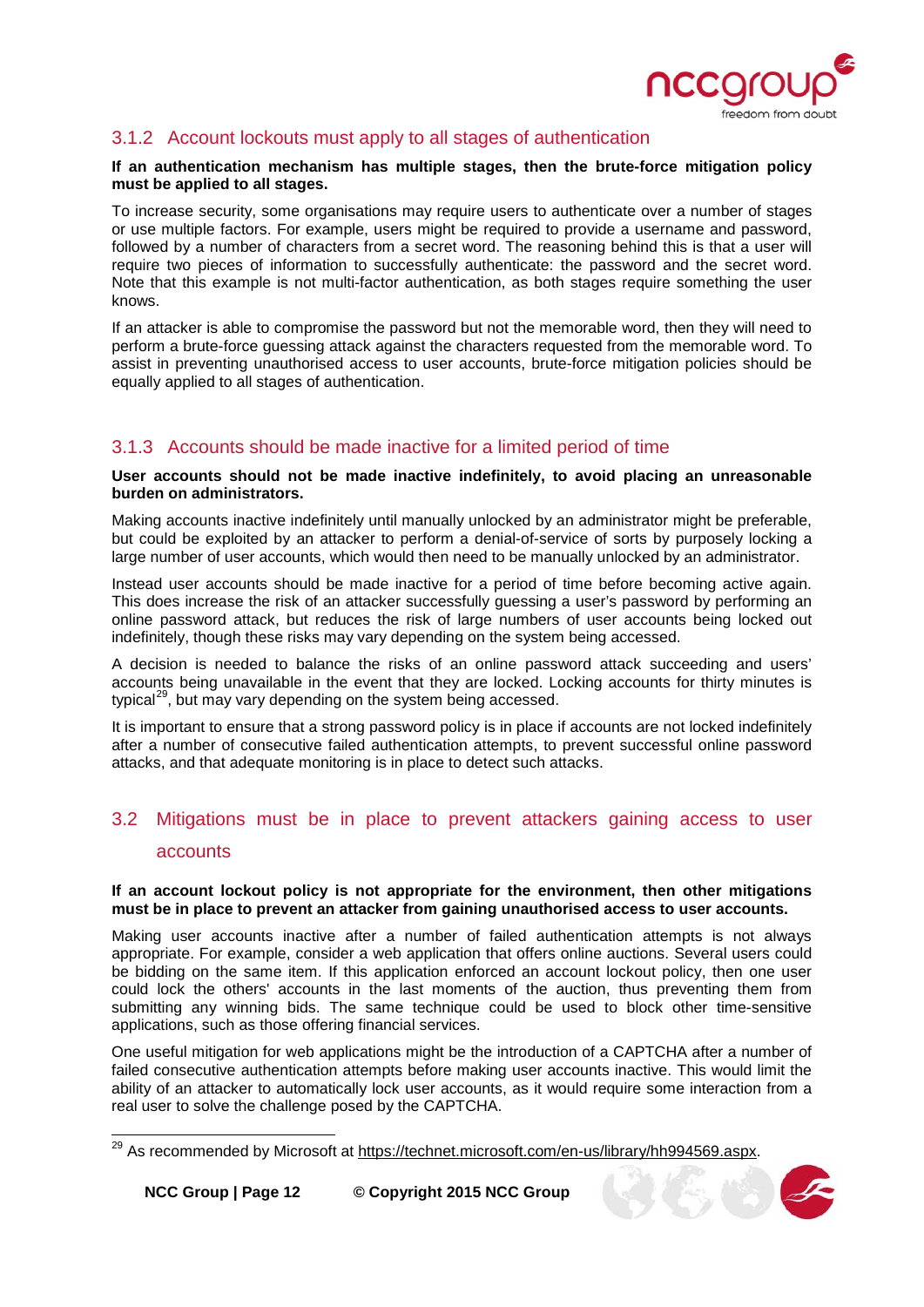

Another mitigation for web applications might be to prevent users from logging in from unknown devices or IP addresses. An attempt to log in from a new device or IP address would require the user to verify that it is them attempting to access the service by clicking on a secure hyperlink sent to their registered email address.

**NCC Group | Page 13 © Copyright 2015 NCC Group**

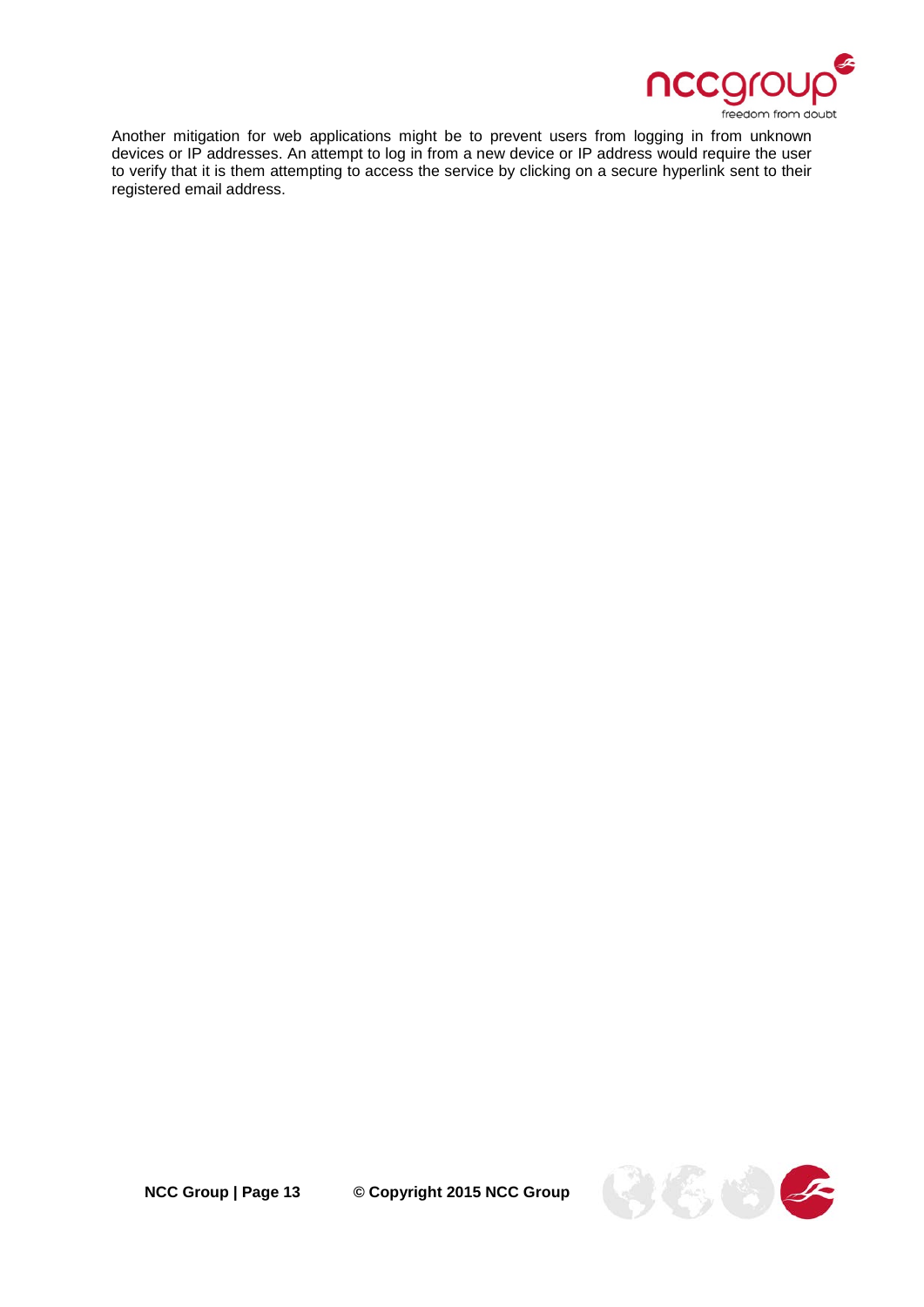

## <span id="page-13-0"></span>**4 Conclusions**

Passwords are difficult for both users and organisations to manage and an alternative is urgently needed. Passwords can be bolstered with the use of multi-factor authentication, but good password and brute-force mitigation policies are crucial in preventing the compromise of user accounts. However, defining these can be nebulous and will depend on a number of factors, including cost and usability. However, some broad recommendations can be made with the specifics varying between organisations, as well as individuals.

Password policies:

- Must mandate that passwords are greater than a specified minimum length.
- ◆ Should specify no upper limit on the length of passwords.
- ◆ Should specify that passwords contain at least three of the four main character classes.<br>◆ Should specify that passwords are not based on dictionary words, usernames, or an
- Should specify that passwords are not based on dictionary words, usernames, or anything relating to the system to which the user account provides access.
- Should specify that passwords are unique to each user.
- Must mandate that a mechanism is in place to allow users to change their password on demand.
	- Must mandate that this mechanism requires the current password.
- May specify that passwords are changed regularly.
	- Should specify that a password history be maintained, if users are regularly forced to change their passwords.
		- Should prevent passwords being repeatedly changed in a short period of time, if a password history is maintained.
- Must specify a secure means to store and transmit passwords.
- ◆ Should specify that multi-factor authentication be used.

Brute-force mitigation policies:

- Should specify that user accounts are made temporarily inactive after a number of consecutive failed authentication attempts.
	- > Must apply to all stages of authentication.<br>> Should only make user accounts inactive
	- Should only make user accounts inactive for a period of time, or
- Should specify other mitigations where making accounts inactive is not appropriate, such as the use of a CAPTCHA or requiring user interaction if an authentication attempt is made from an unknown location or device.